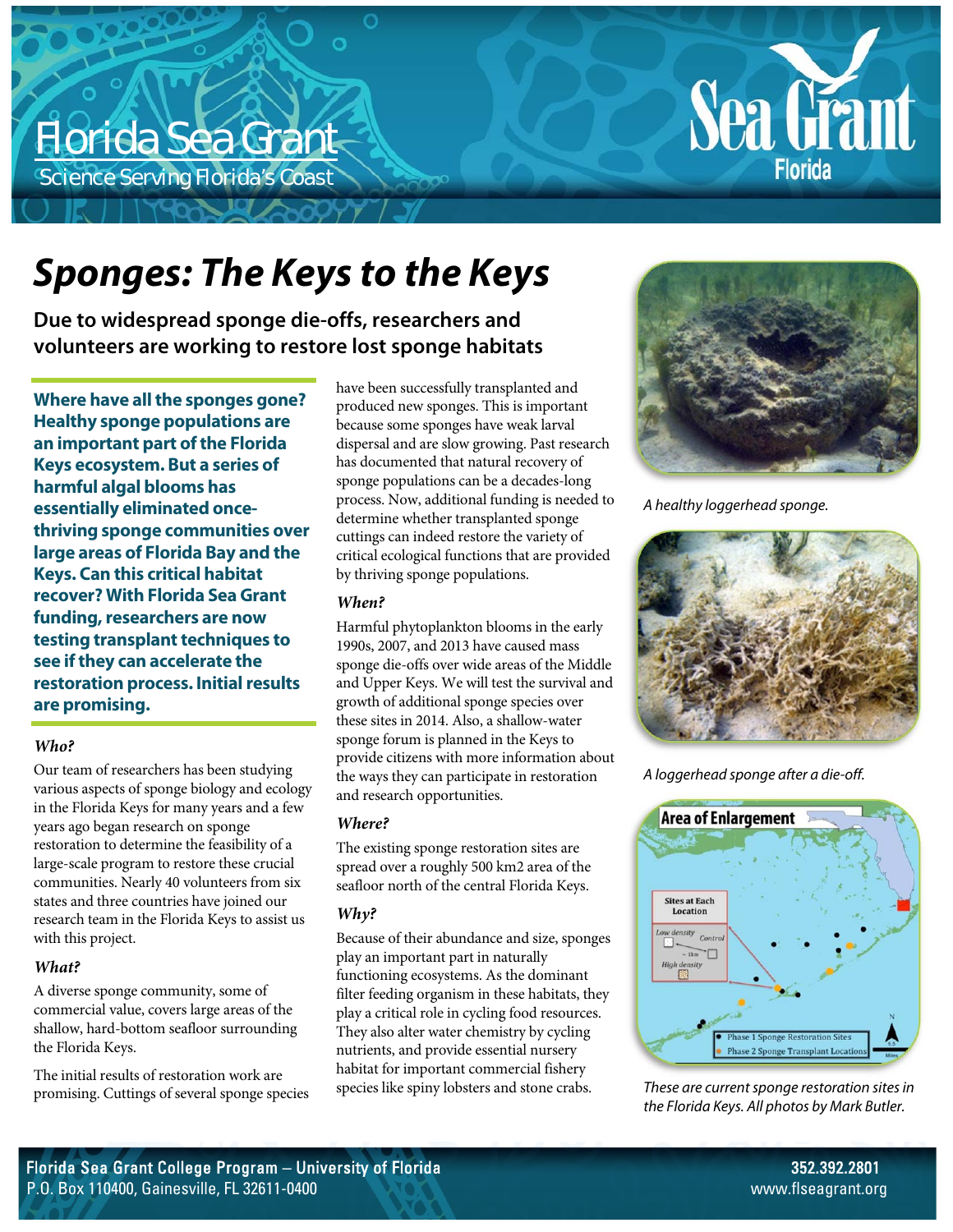# **Restoration Proceeds as Funding Permits**



At left, preparing sponge transplants. At right, sponge cuttings healing before transplantation. Below, a healthy vase sponge.

Sponges are animals that are among the most visible residents of the hard-bottom habitats typical of the Florida Keys and Florida Bay. Some sponge species, like the vase and loggerhead, can grow to over 1 meter in diameter and live for decades if not longer.

Many sponges are found on hard bottom where there is not enough sediment cover for plants like seagrasses to take root. Sponges readily colonize these areas because the hard surface provides a holdfast for attachment. Because of their structure, a complicated maze of canals and chambers within their body, they provide shelter for a wide variety of shrimplike, crablike and wormlike creatures. In a way, you can think of them as apartments or condos for these creatures. It's also vital habitat for juvenile lobsters.

Just as importantly, they pump and filter large quantities of water and hence serve as a part of the food web by cycling nutrients and altering water chemistry.

Although we know that sponges are key to the ecosystem, we are just now beginning to more fully understand some of the complex roles they may play. A new line of research suggests that sponge communities can be surprisingly noisy. Many of the animals



dwelling within or around sponges, like snapping shrimp, generate noise, creating loud sounds that are thought to attract still more young fish, crabs, and shrimp in search of habitat.

When a sponge die-off occurs, the process of establishing abundant large sponges can be lengthy due to slow growth and weak larval dispersal. For many sponge species, the larval stage can last just a matter of hours or days, so larvae do not travel far from the parent sponge. Contrast this with the larval stage of spiny lobsters which can last for many months!

Restoration by transplanting cuttings of healthy sponges into areas where die-offs occurred can be an essential tool to jumpstart natural recruitment. Thus far, we have successfully transplanted four sponge species, and will test if other species are likewise amenable. We are monitoring these sites for signs of increased larval recruitment.

How can you help? Restoration trials are in the initial phase and more needs to be learned, but without further funding, we cannot continue the work. Contact one of the individuals below for more information.

#### **Additional Reading**

"Florida's Marine Sponges: Exploring the Potential and Protecting the Resource." John Stevely and Don Sweat. Florida Sea Grant College Program. SGEF 169, December 2008. http://nsgl.gso.uri.edu/flsgp/flsgpg08001.pdf

Funding for this project has also been furnished by:



This publication was supported by the National Sea Grant College Program of the U.S. Department of Commerce's National Oceanic and Atmospheric Administration (NOAA) under NOAA Grant No. NA10 OAR-4170079. The views expressed are those of the authors and do not necessarily reflect the views of these organizations.<br>SGFF 215

August 2014

Mark Butler, Ph.D. Department of Biological Sciences Old Dominion University Norfolk, VA 23529 USA mbutler@odu.edu (757) 683-3609

Don Behringer, Ph.D. Fisheries and Aquatic Sciences University of Florida Gainesville, FL 32611 USA behringer@ufl.edu (352) 273-3632

Shelly Krueger Florida Sea Grant Agent UF/IFAS Extension, Monroe County Key West, FL 33040 USA shellykrueger@ufl.edu (305) 292-4502

John Stevely Agent Emeritus Florida Sea Grant UF/IFAS Extension jsmarine@ufl.edu (941) 730-1541